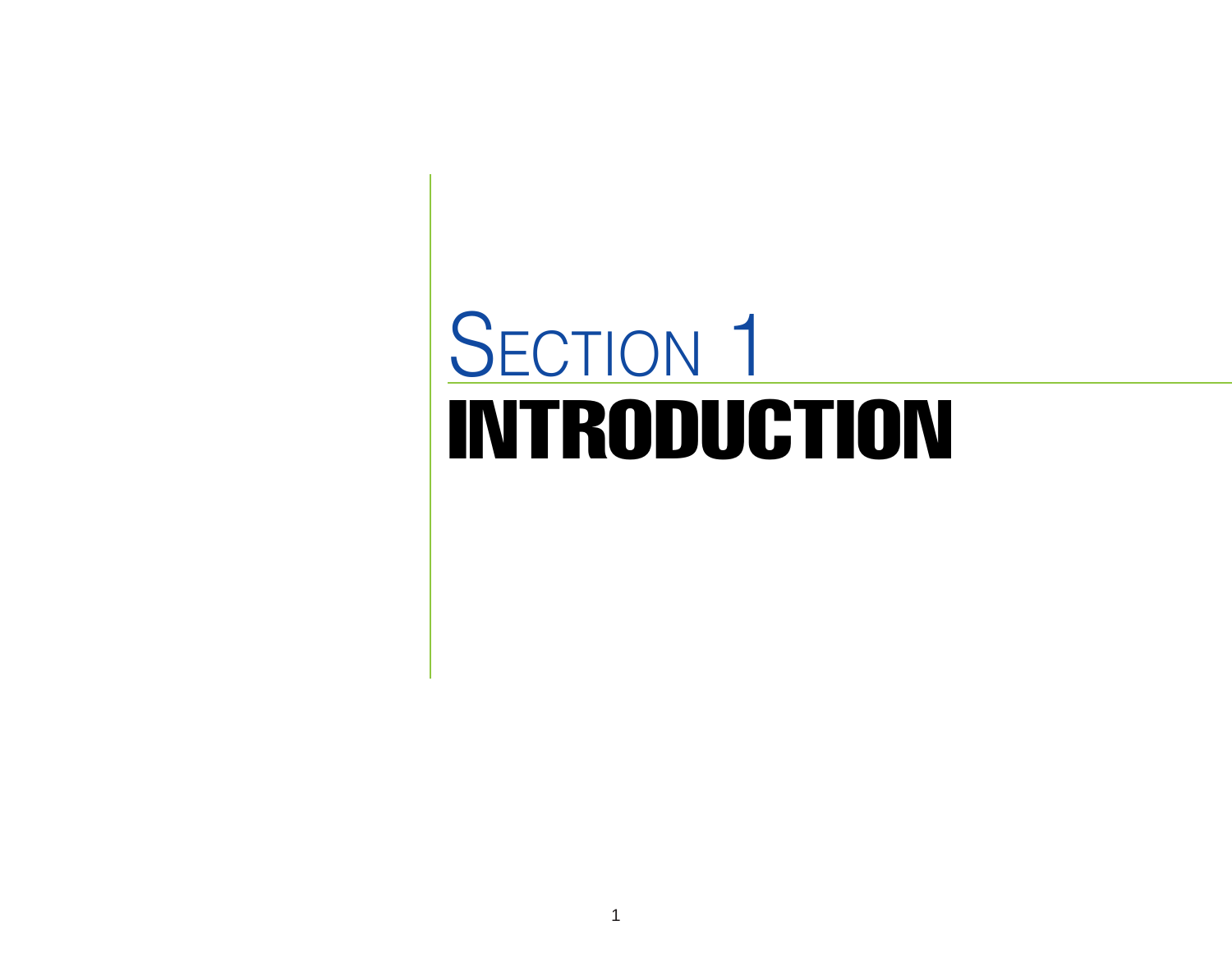Natural hazards are naturally occurring events, such as wildfires, floods and earthquakes that can impact humans. When a natural hazard impacts human life and property, it is considered a disaster. Damages from a disaster can range from no impacts to loss of lives, homes and businesses, and other assets a community determines important to their sustained well-being (e.g., hospitals, schools, roads and power lines). The Federal government has acknowledged the risk natural hazards have on our communities and that mitigation—actions taken to reduce the severity of impacts from a natural hazard—can significantly improve the ability of communities to rebound from such events with less loss and injury to human life and property, and at a much lower cost.

To help communities mitigate their risk to natural hazards, the Federal government passed the Stafford Disaster Relief and Emergency Assistance Act of 1988. The act provided the legal authority for the Federal government to provide assistance to states during declared major disaster and emergencies. Included in the act was grant funding for affected governments to implement long-term hazard mitigation measures. The hazard mitigation section was amended by the Disaster Mitigation Act of 2000 (DMA) to include local governments. The DMA established requirements for local governments to follow to be eligible for certain types of non-emergency disaster assistance, including funding for mitigation projects. In order to be eligible, local communities must submit and update a local hazard mitigation plan every 5 years also referred to as a predisaster mitigation plan (PDMP) or hazard mitigation plan. PDMPs provide a process for identifying cost-effective mitigation policies and actions based on assessments of hazards, vulnerabilities, and risk, and the participation of a wide range of stakeholders and the public. By adopting the PDMP communities can:

- Increase understanding of hazards;
- Support risk reduction activities;
- Improve resiliency;
- Eliminates the impact of future events;
- Provides a long-term solution to a problem;
- Offers a cost-effective solution;
- Help avoid repetitive damages from disasters; and
- Build relationships between residents, organization and businesses.

## PLAN PURPOSE

The purpose of the 2021 Tooele County Region Pre-Disaster Mitigation Plan is to provide an update to Tooele County (Tooele County) Pre-Disaster Mitigation Plan from 2016 in order to remain in compliance with FEMA Regulations (Section 322 of the DMA). The planning activities will result in a FEMA approved plan update per Part 201 of Title 44 of the Code of the Federal Regulations. This multi-jurisdictional plan update will evaluate the potential impacts, risks and vulnerabilities associated with natural hazards for jurisdictions in Tooele County. The plan will support, identify, describe,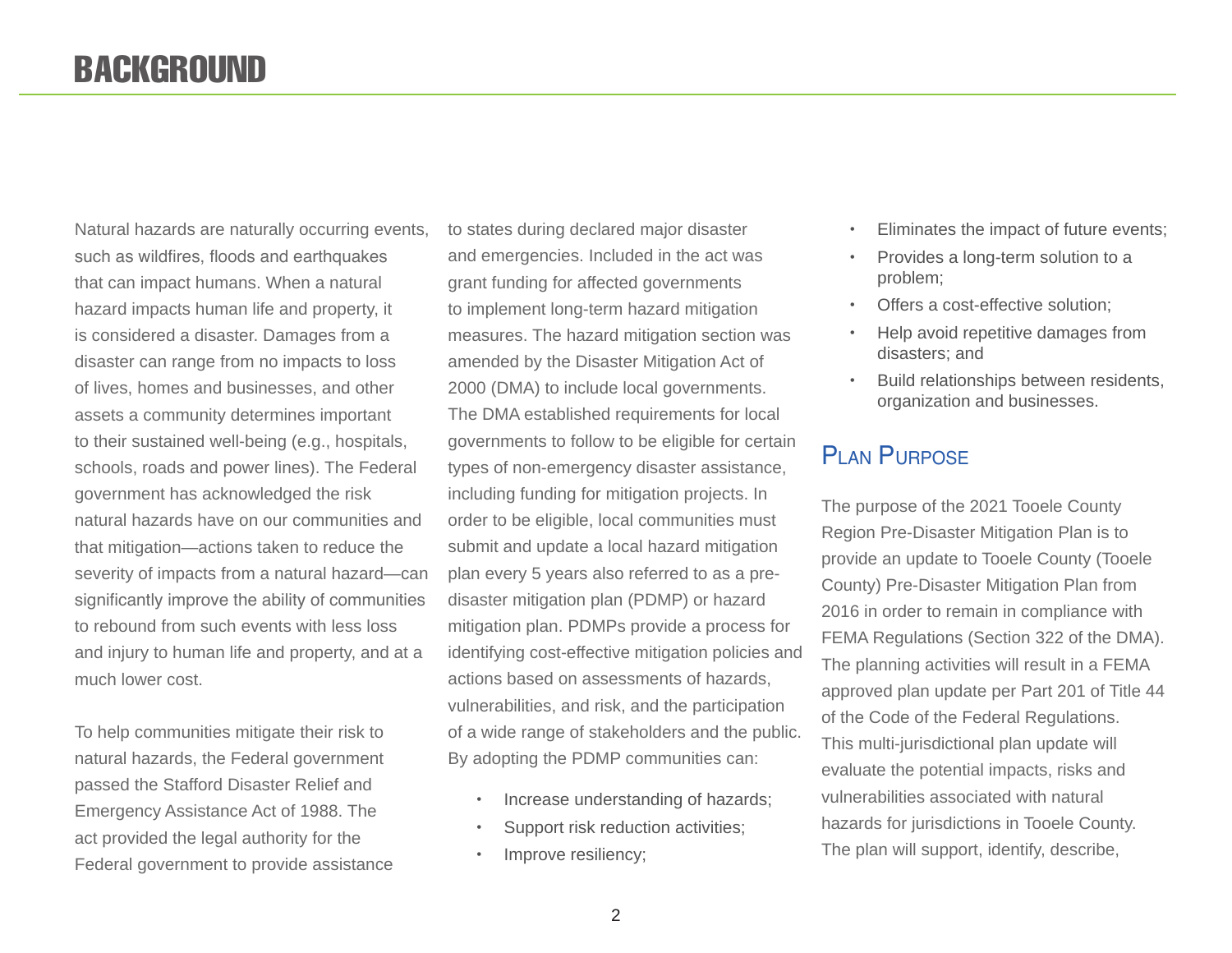and document potential mitigation projects for municipalities and the unincorporated areas in the county. The suggested actions and plan implementation contained in this document are for local governments to reduce the impact severity of future disasters. This plan will promote sound public policies and projects designed to protect citizens, critical facilities and infrastructure, private property and the natural environment from future natural hazard. This plan will encourage the participation by jurisdictions, the public, tribal groups, state and federal agencies and other private institutions to collect feedback, educate and inform.

## Plan Goals

The overall goal of this plan was to coordinate with each participating jurisdiction to develop a planning process that fulfills the components identified in the Local Mitigation Plan Review Tool provided by FEMA, meet the expectations set by the State of Utah, and address the concerns and needs of local jurisdictions. The effort was led by Tooele County with technical assistance from the Bear River Association of Governments (BRAG). Future monitoring, evaluating, updating and implementing will take place as new incidents occur and/or every five years. The PDMP and its strategies

will also be incorporated into local planning efforts and plans as appropriate.

The following short- and long-term goals were revised from the 2016 Tooele County PDMP and agreed upon to represent the current and future needs of all municipalities and Native American Reservation lands in Tooele County. These goals form the basis for the development of this plan and the mitigation strategies developed by each jurisdiction. They are shown in order of priority.

#### **Short Term Goals:**

- 1. Protect human life before, during and after the occurrence of a natural hazard;
- 2. Prevent loss of life and reduce the impact of damage where they cannot be eliminated;
- 3. Protect emergency response capabilities;
- 4. Improve communication and warning systems;
- 5. Improve emergency medical services and facilities;
- 6. Improve mobile resources;
- Protect critical facilities and infrastructure;
- 8. Maintain government continuity during natural hazards;
- 9. Protect homes, businesses, property, industry, and educational facilities by combining hazard loss reduction with the community's social, economic and environmental needs;
- 10. Protect natural resources and the environment when determining mitigation measures;
- 11. Promote public awareness through education of community hazards and mitigation measures; and
- 12. Preserve and/or restore natural features that provide mitigation, such as floodplains, riparian areas and other open spaces.

#### **Long Term Goals:**

- 13. Eliminate or reduce the long-term risk to current and future human life and property from identified natural and technologic hazards;
- 14. Aid in both the private and public sectors in understanding the risks they may be exposed to and finding mitigation strategies to reduce those risks;
- 15. Avoid risk of exposure to identified hazards;
- 16. Minimization of the impacts of those risks when they cannot be avoided;
- 17. Mitigation of the impacts of damage as a result of identified hazards;
- 18. Accomplish mitigation strategies in such a way that negative environmental impacts are minimized;
- 19. Provide a basis for funding of projects outlined as hazard mitigation strategies;
- 20. Establish a County platform to enable the community to take advantage of shared goals, resources, and the availability of outside resources; and
- 21. Establish a framework and database for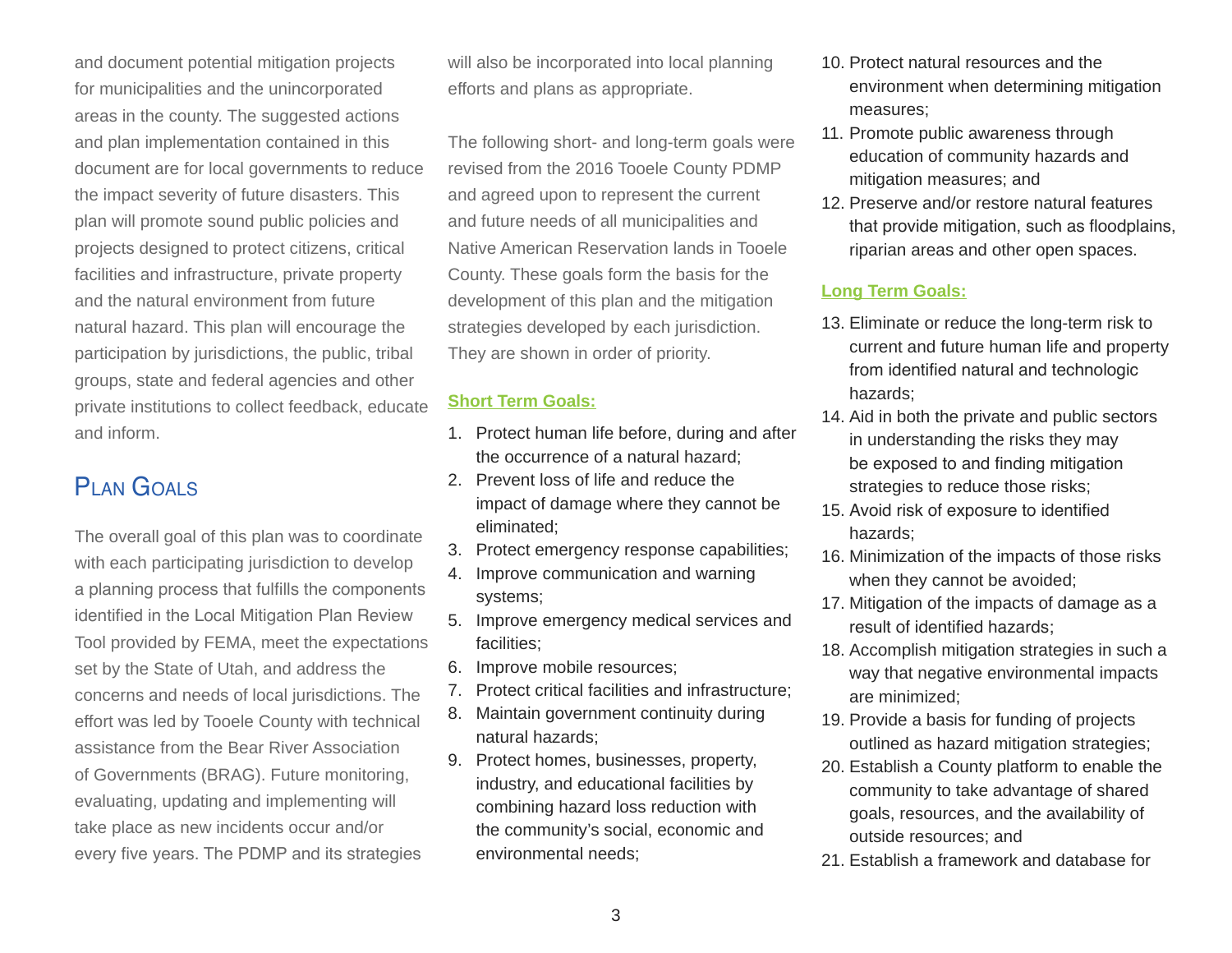# Planning Process

In the spring of 2020 Tooele County staff began the process of updating their 2016 PDMP. They contracted assistance from the Bear River Association of Governments to update the existing PDMP, including gathering all necessary data, GIS layers, natural hazard information, performing GIS analysis, documenting natural hazards per community and unincorporated counties, determining potential losses, documenting mitigation strategies, and other plan elements according to FEMA Region 8 requirements. Tooele County served as the major point of contact and liaison to all local municipalities and local Native American tribes, scheduled meetings, coordinated with BRAG staff and various stakeholder groups, prepared facilities, assisted in gathering data, and helped in getting the plan adopted by local governments and special service districts.

Tooele County and BRAG worked closely

together along with various local, tribal, state, federal and private stakeholders and the public to develop the plan over the next 18 months (see Figure on the next page). Meetings and surveys were used to collect feedback and inform participants and natural hazard specialist were consulted throughout the plan development (see Section 2. Planning Process and Participation for a complete review of how the plan was developed).

All municipalities, tribes and unincorporated communities were invited to participate (see Appendix B for detailed meeting invite and attendance lists). Tribal groups elected not to participate in the plan. This could have been largely due to the COVID-19 pandemic and associated risks. All jurisdictions which either participated in the plan, or were invited to do so, include the following:

- **Tooele County**
- **Grantsville City**
- **Rush Valley City**
- **Stockton City**
- Tooele City
- **Vernon City**
- **Wendover City**
- Other unincorporated communities, including Native American tribes, were also invited to particpatate.

Likewise, outside states, counties, and regional Associations of Governments were invited to participate in the the process, particularly to review the draft plan and provide comments.

# Local Review and Adoption of the Plan

On September 17th, 2021, a draft of Tooele County PDMP was put on the Tooele County website, located at https://tcem.org/ and a hard copy was made available at the Tooele County office for viewing. After a 30-day public comment period, feedback from communities, the public, county working groups, as well as the Utah Division of Emergency Management were integrated into the plan.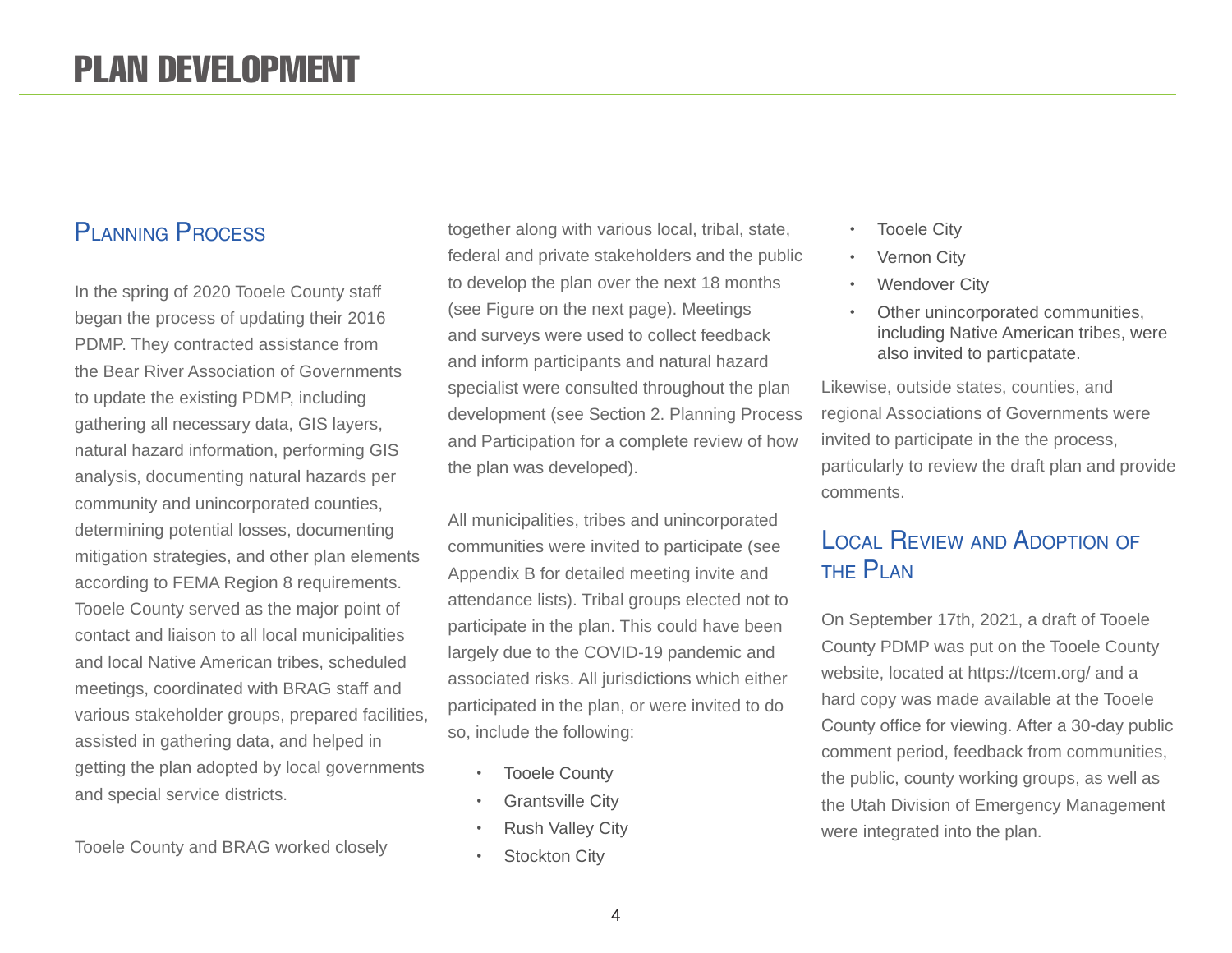The draft plan was then sent to FEMA Region 8 for review. After revisions to the draft plan were completed, letters were sent to each jurisdiction explaining the benefits of adopting the FEMA-approved plan and encouraging them to adopt it. Blank promulgation forms were sent to chief elected officials for each jurisdiction asking them to adopt the plan and send the completed forms to Tooele County for inclusion as an appendix in the plan. The final plan was made available on the Tooele County website found at https://tcem.org and a hard copy of it was also made available at the Tooele County office for viewing.

To the right is a generalized timeline for the 2021 update of the Tooele County Pre-Disaster Mitigation Plan.



5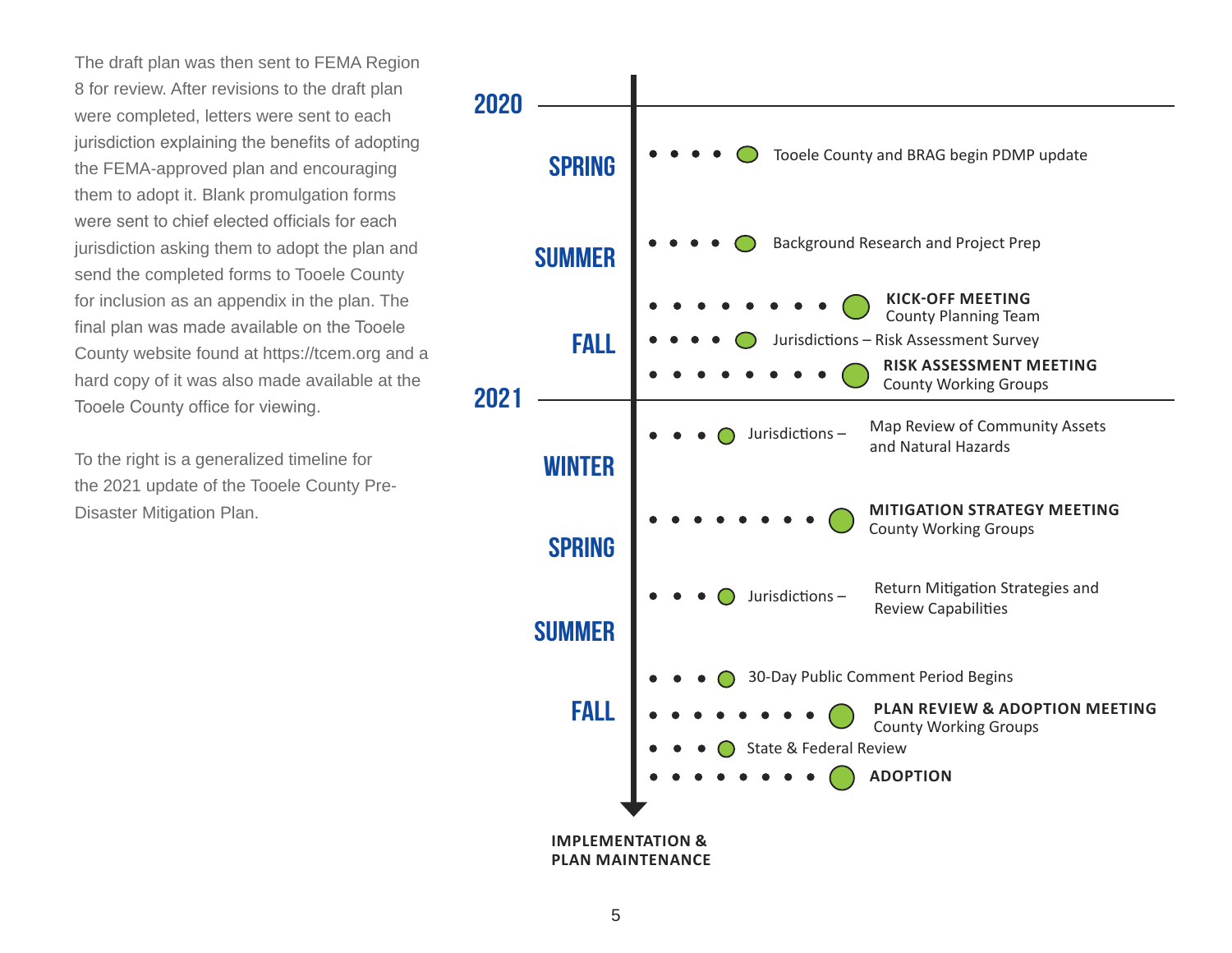During the 2016 update, the plan and process lacked certain resources, data, maps and staff capabilities. As such the plan had some inconsistencies and lacked a thorough evaluation of the potential impacts, risks and vulnerabilities of natural hazards. Therefore the emphasis of the 2021 PDMP update was not only to improve the resources, data and maps, but to also increase the number of projects in the region. To accomplish this the planning process and plan layout were significantly changed. The risk analysis in particular was improved substantially, provide much more detailed potential loss tables for each participating jurisdiction. Likewise, an online suplimentary online plan was created to compliment this plan document.

# Changes to The Planning **PROCESS**

The planning process was configured to ensure consistent participation throughout the entire process and improved data. To improve the consistency of the process and participation, a timeline was followed, and meeting times and places were set up to be centrally located and at time sensitive to participants' lives. Likewise, with COVID-19 provide challenges for in-person participation, some meetings were held virtually.

#### **Increased Methods of Participation**

A variety of formats were used to disseminate information and collect feedback, including: Surveys, web maps, natural hazard experts, and online surveys/workbooks. A risk assessment survey was used to collect community capabilities, and to identify community assets and natural hazards to focus the risk analysis. Google Earth Pro was used to collect feedback about natural hazard and community asset locations. Natural hazard experts from the state were consulted for data and strategies and presented at meetings to educate participants of risk and resources. Risk assessment and mitigation strategy online surveys/workbooks were provided to each jurisdiction to review their community's risk and vulnerabilities

and to develop mitigation strategies. The survey's/workbooks made it possible for representatives to discuss risk, vulnerabilities and actions with their community and elected officials.

#### **Improved Data and Analysis**

To improve the risk assessment, spatial and historical data was updated, expanded and created. This data was used for redefining the natural hazards in the region and for completing the GIS exposure analysis and historic occurrence analysis. The improved analyses meant that hazard specific maps and loss tables were created for each jurisdiction.

#### **New Hazards**

Avalanche, liquefaction, radon, problem soil and wildlife were added to the natural hazards assessed and mitigated. Avalanche, liquefaction, radon and wildlife were all addressed at the county level because there was no data to map their spatial extent. Instead historical analysis was completed for them. Wildlife was added due to the high volume of wildlife-vehicle collisions.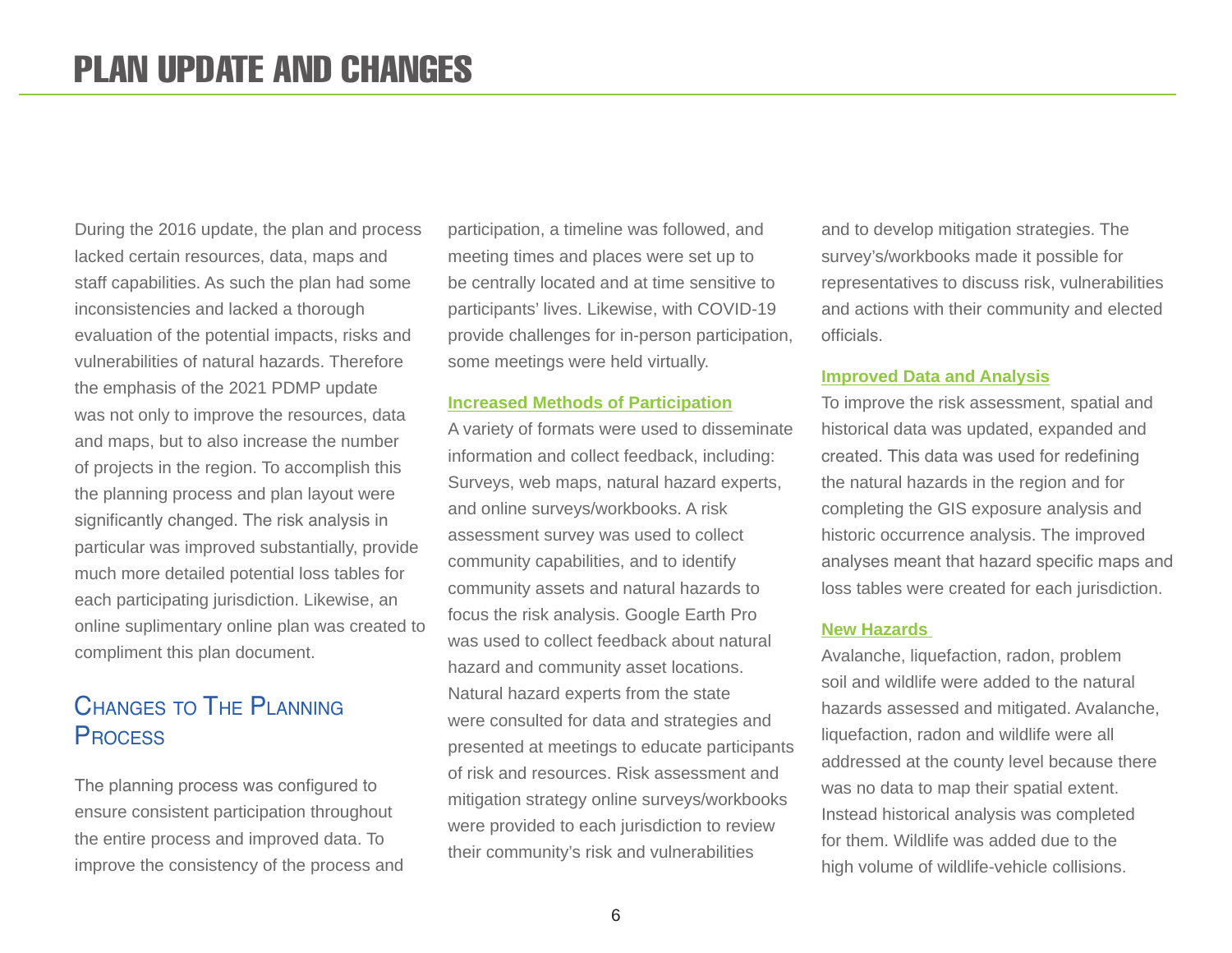Participants were notified that wildlife was not be eligible for FEMA hazard mitigation grants. Problem soils were added because of their prevalence and availability of spatial data.

## Changes to Plan Layout

The primary goal of updating the layout was to improve the consistency, readability and usability of the plan. This was accomplished by putting the methodology or how tasks were completed in the planning process section. The planning process section included details on how the analysis was completed, how strategies were prioritized and who was invited and participated in the plan. The bulk of the plan was then used to present the results of the risk assessment and updated mitigation strategies.

The risk assessment and mitigation strategies sections were combined so a jurisdiction could find all their risk, vulnerabilities, capabilities and strategies in one location. In addition, a risk summary table was provided for each jurisdiction that provided a quick and simple snapshot of the level of risk in the community based on the probability a natural hazard would occur in the future, and the impacts to population, property, economy and future development if it did occur.

A County capability assessment was developed in addition to the jurisdiction specific ones because a lot of the communities are similarly positioned on what and how they can reduce loss.

General County data, including demographics, geographic and physiographic background, climate and geology were removed from the plan. Pieces of that information were included in the natural hazard definitions.

# Incorporation of Existing Plans, STUDIES, AND REPORTS

The following plans, studies and reports were referenced and studied as part of the plan update.

- **Tooele County Human Services** Coordinated Plan, 2016
- 2019-2050 Regional Transportation Plan (Wasatch Front Regional Council)
- **Tooele County Active Transportation** Implementation Plan, 2018
- Tooele County General Plan Update, 2016
- Tooele County Transportation Plan, 2015
- Tooele County; County Wildfire Preparedness Plan, 2018
- Wildlife Connectivity Across Utah's Highways - Updated, 2017

These plans and documents were incorporated mostly by reference, and Tooele County would like to integrate hazard mitigation elements in future updates of these plans. Wildlife connectivity documents and data in particular were directly integrated into the risk analysis for variuos jurisdictions.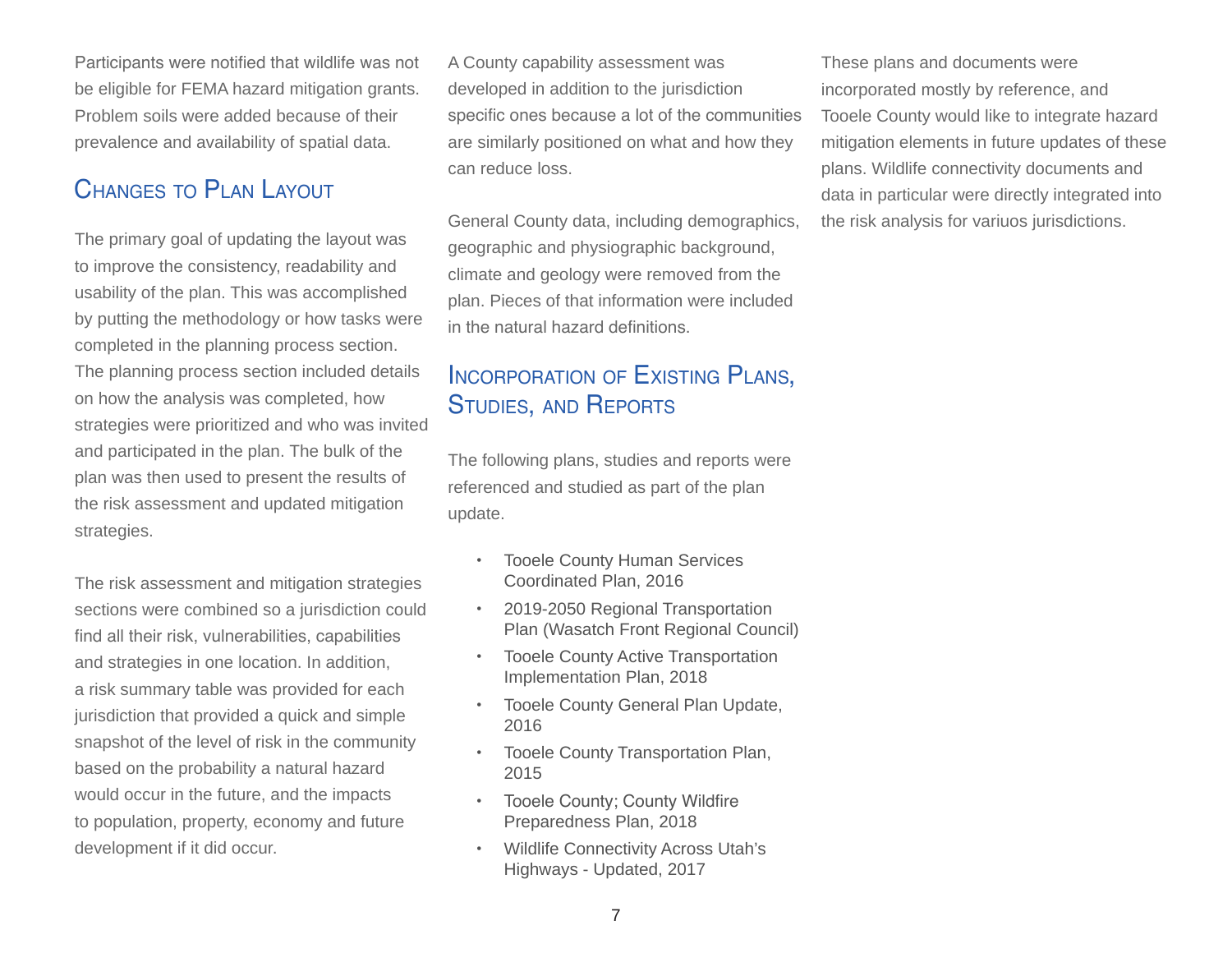This plan should be used to help local elected and appointed officials plan, design, and implement programs and projects that will help reduce their community's risk and vulnerabilities to natural hazards. This plan should be used to facilitate inter-jurisdictional coordination and collaboration related to natural hazard mitigation planning and implementation. This plan should be used to develop or provide guidance for local emergency planning. Finally, if adopted, the plan will bring communities in compliance with the Disaster Mitigation Act of 2000, qualifying jurisdictions to apply for funding for pre-disaster mitigation projects and for receiving federal aid in the event of a presidentially declared disaster. See Section 4: Implementation and Plan Maintenance for an overview on FEMA hazard mitigation grants.

The plan is broken into 3 parts with accompanying sections. Part 1 is the plan, which includes sections 1-4. Part 2 is the community section, which includes subsections for each community with associated

risk assessments. Part 3 is reference material and other supplementary documents, which is section 11 and appendix A-D.

# PART 1: THE PLAN

#### **SECTION 1: INTRODUCTION**

The Introduction describes the need to plan for natural hazards, why plan for natural hazards, the plan's purpose and goals, and changes since the last update.

#### **Section 2: Planning Process and Participation**

The Planning Process and Participation section is a detailed overview of how the plan was developed, including how natural hazard were defined, how the risk analysis was completed, and how risk was ranked. This section also includes who was invited and participated in the plan, and how the public was used throughout the process.

### **Section 3: County Natural Hazards, Goals and Capabilities**

The County Natural Hazards, Goals and Capabilities section describes the location, extent, previous occurrences and probability of future occurrences natural hazards in the region. It also discusses County goals and capabilities.

#### **Section 4: Implementation and Plan MAINTENANCE**

The Implementation and Plan Maintenance section includes a description of how the plan will be integrated into other planning mechanisms, how the plan will be implemented, how the plan will be maintained, and how continuos public involvement will be sustained.